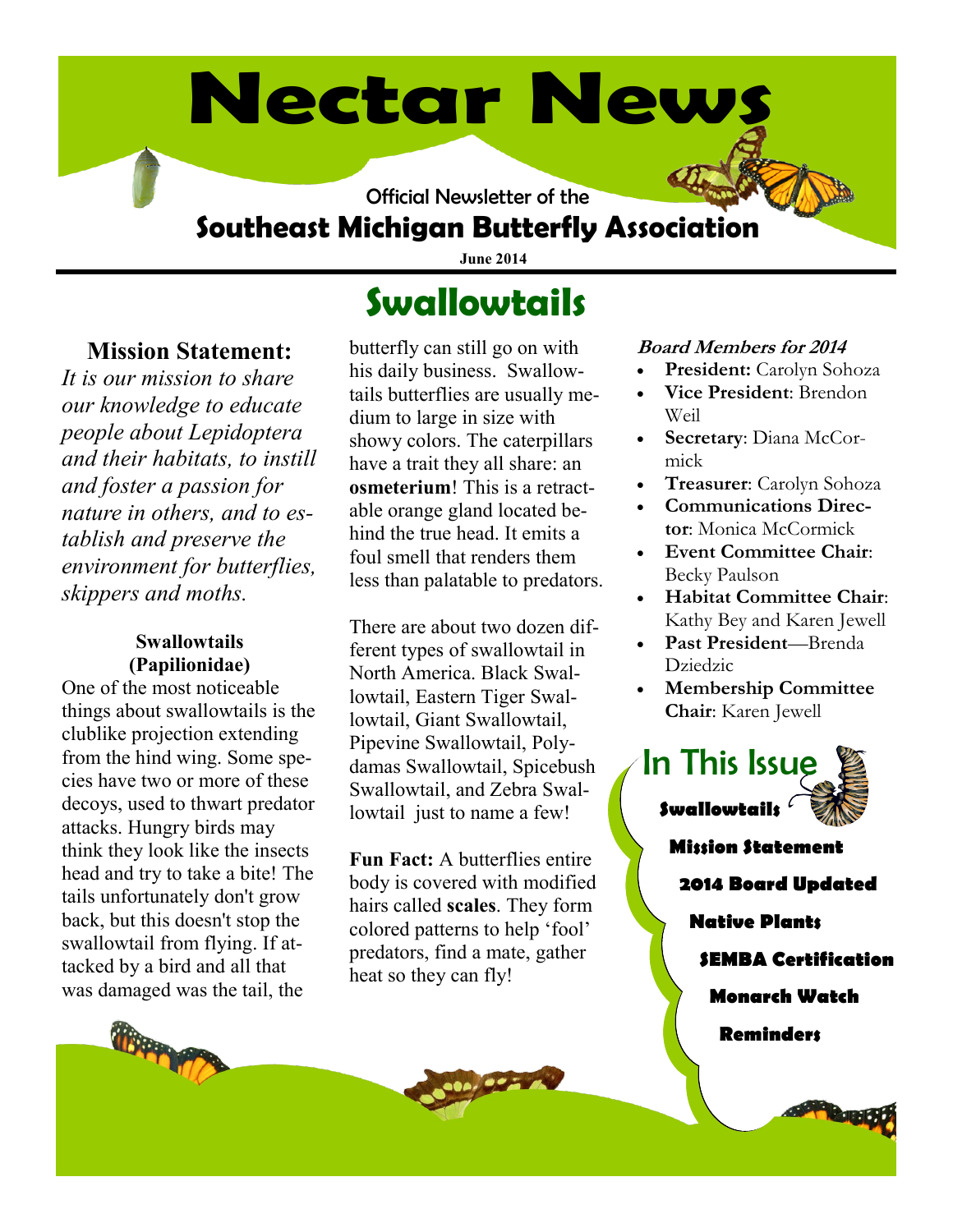

# **Native Plants**

#### **What is a Native Plant?**

Native plants (also called indigenous plants) are plants that have evolved over thousands of years in a particular region. They have adapted to the geography, hydrology, and climate of that region. Native plants occur in communities, that is, they have evolved together with other plants. As a result, a community of native plants provides habitat for a variety of native wildlife species such as songbirds and butterflies.

#### **What is a Non-Native Plant?**

Non-native plants (also called non-indigenous plants, invasive plants, exotic species, or weeds) are plants that have been introduced into an environment in which they did not evolve. Introduction of nonnative plants into our landscape has been both accidental and deliberate. Purple loosestrife, for example, was introduced from Europe in the 1800's in ship ballast and as a medicinal herb and ornamental plant. It quickly spread and can now be found in 42 states.

#### **Why plant Native:**

- Native plants do not require fertilizers.
- Native plants require fewer pesticides than lawns.
- Native plants require less water than lawns.
- Native plants reduce air pollution.
- Native plants provide shelter and food for wild life.
- Native plants promote biodiversity and stewardship of our natural heritage.

More information at: www.epa.gov/greatlakes/ greenacres/nativeplants/ factsht.html

**Garden City Observer** recently featured Brenda Dziedzic in an article titled **" Butterfly Enthusiast has kits to attract winged wonders!"** The article discussed raising butterflies and her Monarch Rearing Kits. They include 1 butterfly pop up habitat, 2 monarch caterpillars, and 4 swamp milkweed plants. \$30 each.

#### **SEMBA Native Butterfly Garden Certification**

If you would like to have your garden certified:

\$10 Application fee,

\$23.50 Sign,

Minimum requirements for certification:

- 6 Native host plants of at least 3 different species.
- 4 Native nectar plants of at least 2 different species.
- 1 additional component used to attract butterflies (puddling area, basking area, etc),
- Agreement not to use herbicides/pesticides.



*(Continued on page 3)*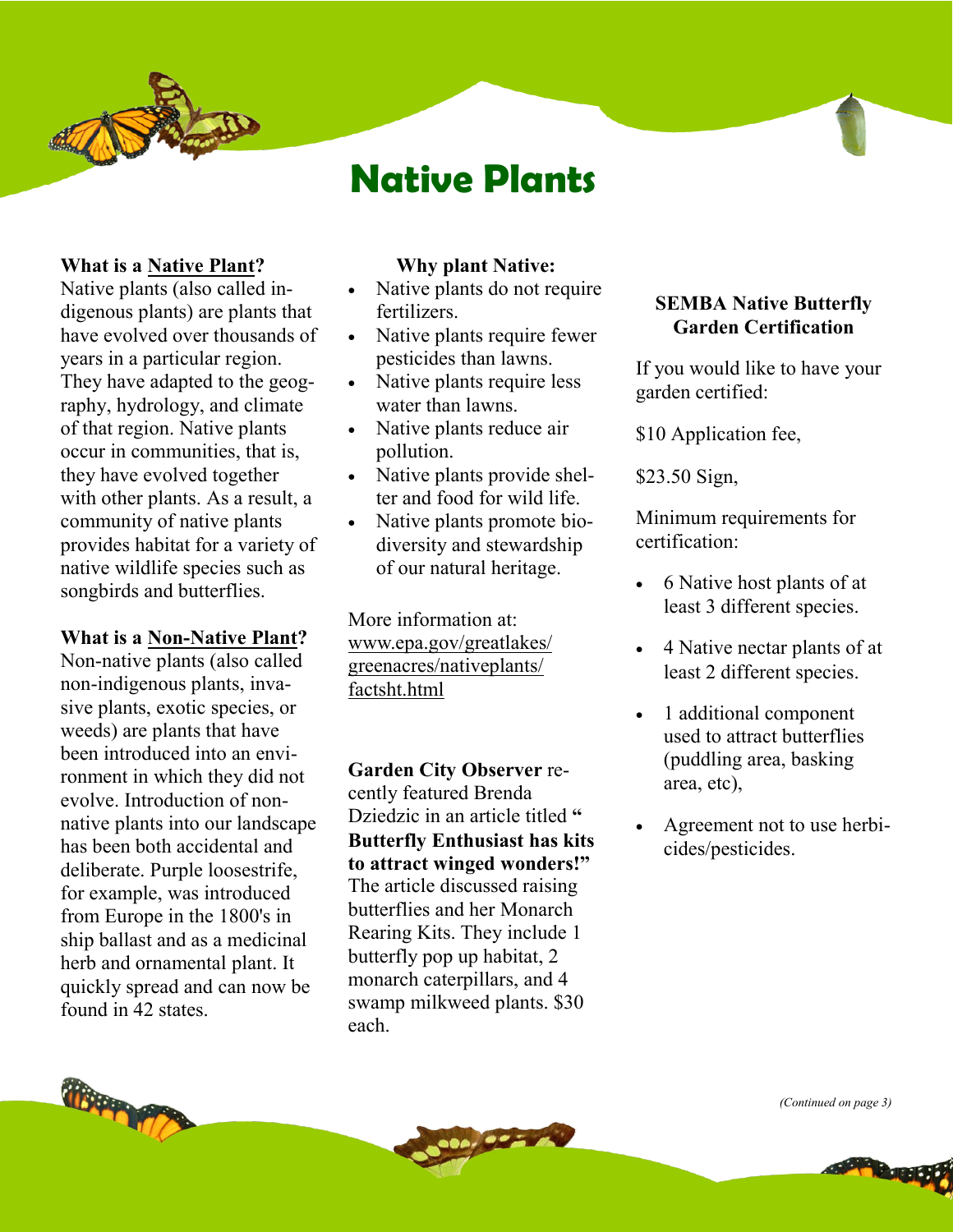# **Monarch Watch**

# **Reminders**

#### **Monarch Waystation Certification Requirements:**

Monarch Watch is a nonprofit educational outreach program based at the University of Kansas that focuses on the Monarch butterflies, its habitat, and its spectacular fall migration. If you would like to certify your monarch habitat and help support Monarch Watch's conservation efforts, there is a \$16 non-refundable application fee. Sign is \$17. Application and sign bundle is \$33 purchased all at once. Requirements:

Size– No minimum area requirement, however a truly effective Monarch Waystation will be at least 100 square feet. The total area may be split among several sites at your location.

Exposure– At least 6 hours of sun a day.

Plants, Drainage, and Soil Type are other interesting considerations for the Waystation.

More information at:

#### *Monarchwatch.org*

.

- Please email SEMBA by June 15th your **2013** number of butterflies raised and released. *semba@sembabutterfly.com*
- Butterfly Photography Contest for an upcoming new **calenda**r for 2015 that SEMBA will be selling! Members will be able to submit pictures of butterflies for the contest! Post photos for photo contest to Flickr account, soon to be on the new website.
- New to 2014 is the SEMBA **Rearing, Sighting and Nectar plant survey**. Look for more information at the beginning of each meeting, as well as via ongoing email distributions, website announcements and Facebook posts. We look forward to your participation. A link will be added soon to the new website. If you have questions, please contact Brendon Weil at [bweil04@yahoo.com](mailto:bweil04@yahoo.com)

 **Survey site**:[https://](https://umichumhs.qualtrics.com/SE/?SID=SV_3ItcdkxhayDAWln) [umichumhs.qualtrics.com/SE/?](https://umichumhs.qualtrics.com/SE/?SID=SV_3ItcdkxhayDAWln) [SID=SV\\_3ItcdkxhayDAWln](https://umichumhs.qualtrics.com/SE/?SID=SV_3ItcdkxhayDAWln)

#### **Contact Us:**

www.sembabutterfly.org semba@sembabutterfly.com

Facebook.com/sembabutterfly

Mail to:

SEMBA

PO Box 851301

Westland, MI 48185

#### **SEMBA Grants:**

Four \$100 grants were given out in April for butterfly gardens!

- Children's Village (TAG Program) Pontiac,
- Milford Garden Club,
- Fireside Church and Adult Day Care Ministry, Livonia,
- St. Linus Catholic School, Dearborn Heights,